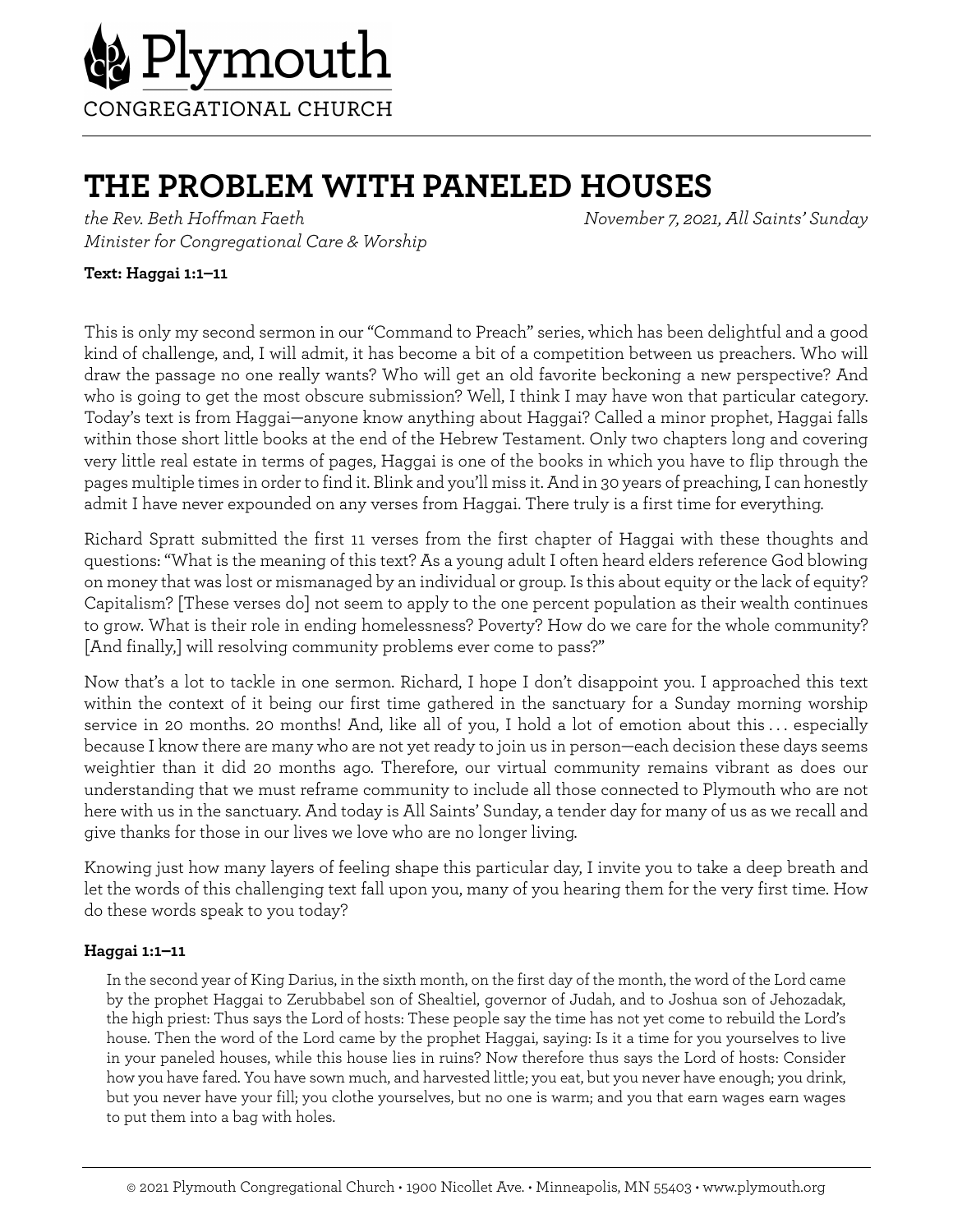Thus says the Lord of hosts: Consider how you have fared. Go up to the hills and bring wood and build the house, so that I may take pleasure in it and be honored, says the Lord. You have looked for much, and, lo, it came to little; and when you brought it home, I blew it away. Why? says the Lord of hosts. Because my house lies in ruins, while all of you hurry off to your own houses. Therefore the heavens above you have withheld the dew, and the earth has withheld its produce. And I have called for a drought on the land and the hills, on the grain, the new wine, the oil, on what the soil produces, on human beings and animals, and on all their labors.

#### Let us pray:

*May these words of my mouth and the meditation of our hearts be pleasing to you, O Divine One. You have held us together in our scattered state and we know that will never cease. Open our minds and hearts to new understandings. Amen.*

\* \* \*

### How does it feel to be here?

We have waited so long for this . . . and yet—we have not arrived at where we would hope to be. For just as I wonder how each of you feels at this time, I am also immensely tender hearted for all of you who are watching either in this moment or in one to come, perhaps filled with a longing to be here, too, but for so many reasons know it does not yet feel safe. Our community continues to exist in a scattered state, not yet whole, or, more accurately, this pandemic has forced us to reframe our understanding of community and what it means to feel "a part of" rather than "left out". And on this All Saints' Sunday, we are aware of our great cloud of witnesses—not just the 36 we pay tribute to through our prayers and the lighting of candles but all those other saints who have come before us in this hallowed space, making Plymouth what it is today. Today is one of the many days in our lives in which we hold joy and sorrow in the palm of one hand, coming together in gratitude and grief, intensely aware that we can not go back to what was before March of 2020, that "normal" is no longer relevant, and that our future remains uncertain. I think we have a lot in common with the Israelites to whom Haggai delivered his challenge.

Haggai prophesied during a four-month period in 520 BCE. Sixty-six years earlier in 586 BCE, Babylonian King Nebuchadnezzar destroyed the Kingdom of Judah and its capital, Jerusalem, including the Temple. The destruction of Jerusalem led to the Israelites being held captive in Babylonia. In 539 BCE, the Persian Emperor Cyrus overtook Babylon and Israel became a province of Persia. Cyrus did not maintain the Babylonian practice of deporting conquered people and forcing them to live outside their homeland, so he allowed the exiled to return to Jerusalem. Initially upon a homeland return, there were great efforts toward the rebuilding of the Temple, chronicled in the biblical books of Ezra and Nehemiah. And then, efforts stalled. Perhaps the people had tired of that work, or perhaps they were preoccupied getting their personal lives and properties reestablished, tending their own exiled trauma while also accumulating things they had long lived without. The rebuilding of the Temple—not only a place to worship but also the center gathering place for community and relationship—had stopped. Up steps Haggai in 520 BCE to demand a restart.

For some, the isolation of the pandemic has felt like exile. For others, it has been respite. Through it all, we have been challenged to examine our priorities, to re-understand the significance of community and to reframe our notion of church.

Haggai understood the importance of place. Even though his words are harsh, they are also meant to motivate, and to get people to evaluate their values. Having not had a real home for the years spent in exile, of course people would want to spend so much time, money, and energy on their paneled houses. We all yearn to know security, and to relish a place to belong. Yet we also know that too much emphasis on self decreases connection to the other. The paneled houses mentioned in this text probably had walls